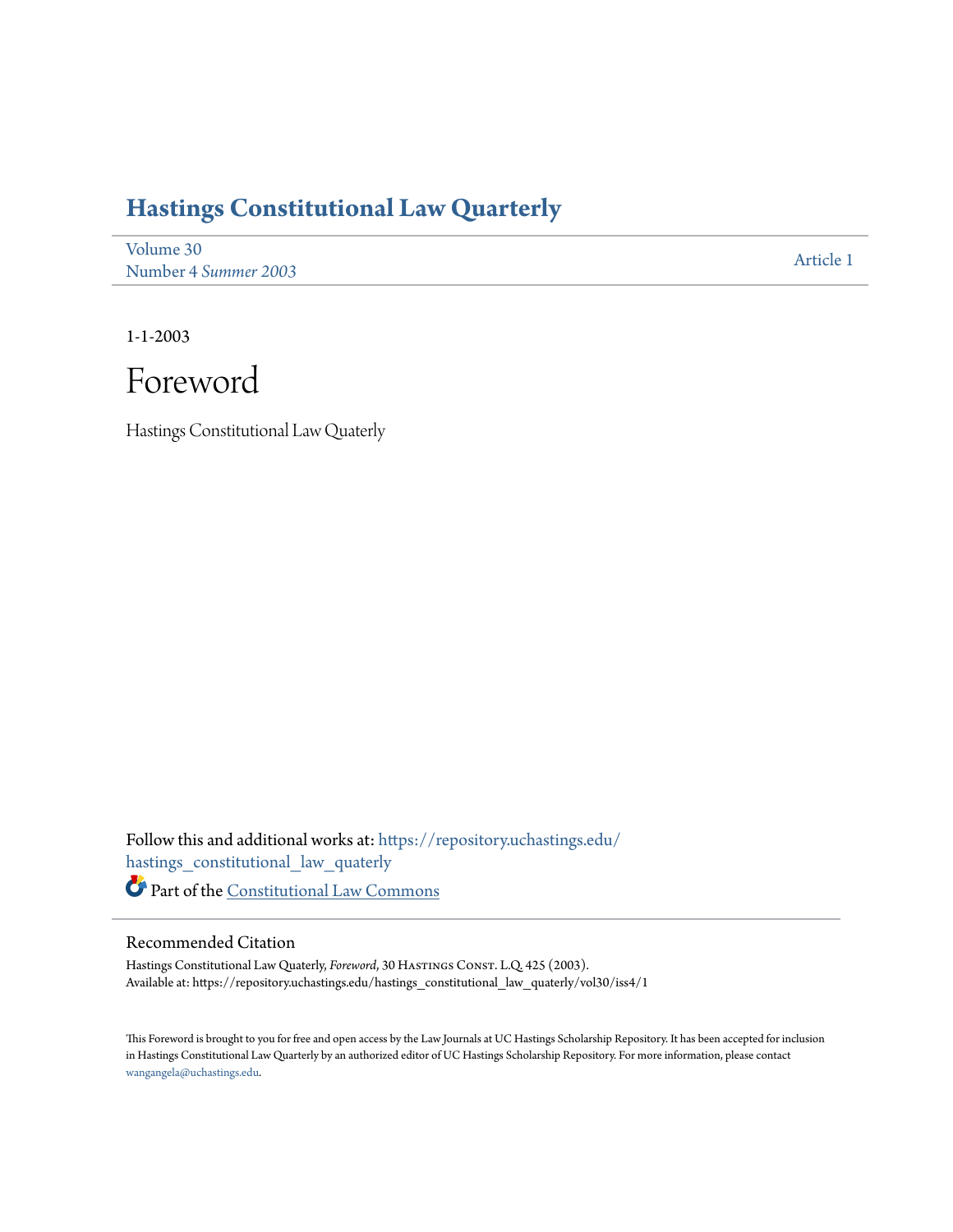**Special Issue:**

## Affirmative Action in the 21<sup>st</sup> Century: **Reflections on** *Grutter v. Bollinger* **and** *Gratz v. Bollinger*

The Hastings Constitutional Law Quarterly is pleased to present the first of two issues devoted to a most challenging issue: affirmative action. These companion issues, Volume 30, number four, and Volume 31, number one, attempt to reflect the breadth of opinions, implications, and consequences arising from the Supreme Court's recent pronouncements on affirmative action in higher education - *Grutter v. Bollinger'* and *Gratz v. Bollinger.*

This is not the first time the Quarterly has touched upon affirmative action. In 1978, the Supreme Court decided *Regents of the University of California v. Bakke*,<sup>3</sup> a case that framed the next two and a half decades of social, legal, and political debates over the place of affirmative action in American society. The Quarterly was there twenty-five years ago to capture the variety of legal opinions concerning affirmative action in higher education. In 1976, Larry M. Lavinksy, then Chairman of the National Civil Rights Committee of the Anti-Defamation League of the B'Nai B'rith, bemoaned "special admissions programs like those involved in *Bakke* [because] they utilize racial quotas and preference, the traditional engines of discrimination, as the vehicle for social progress."<sup>4</sup> In 1978, Professor Bernard Schwartz noted that in *Bakke,* the Court "gained for the country and its Constitution a significant breathing space, in which political institutions and public opinion can try further to cope with

<sup>1. 539</sup> U.S. 306 (2003).

<sup>2. 539</sup> U.S. 244 (2003).

<sup>3. 438</sup> U.S. 265 (1968).

<sup>4.</sup> Larry M. Lavinsky, *A Moment of Truth on Racially Based Admissions,* 3 HAST. CONST. L.Q. 879, 889 (1976).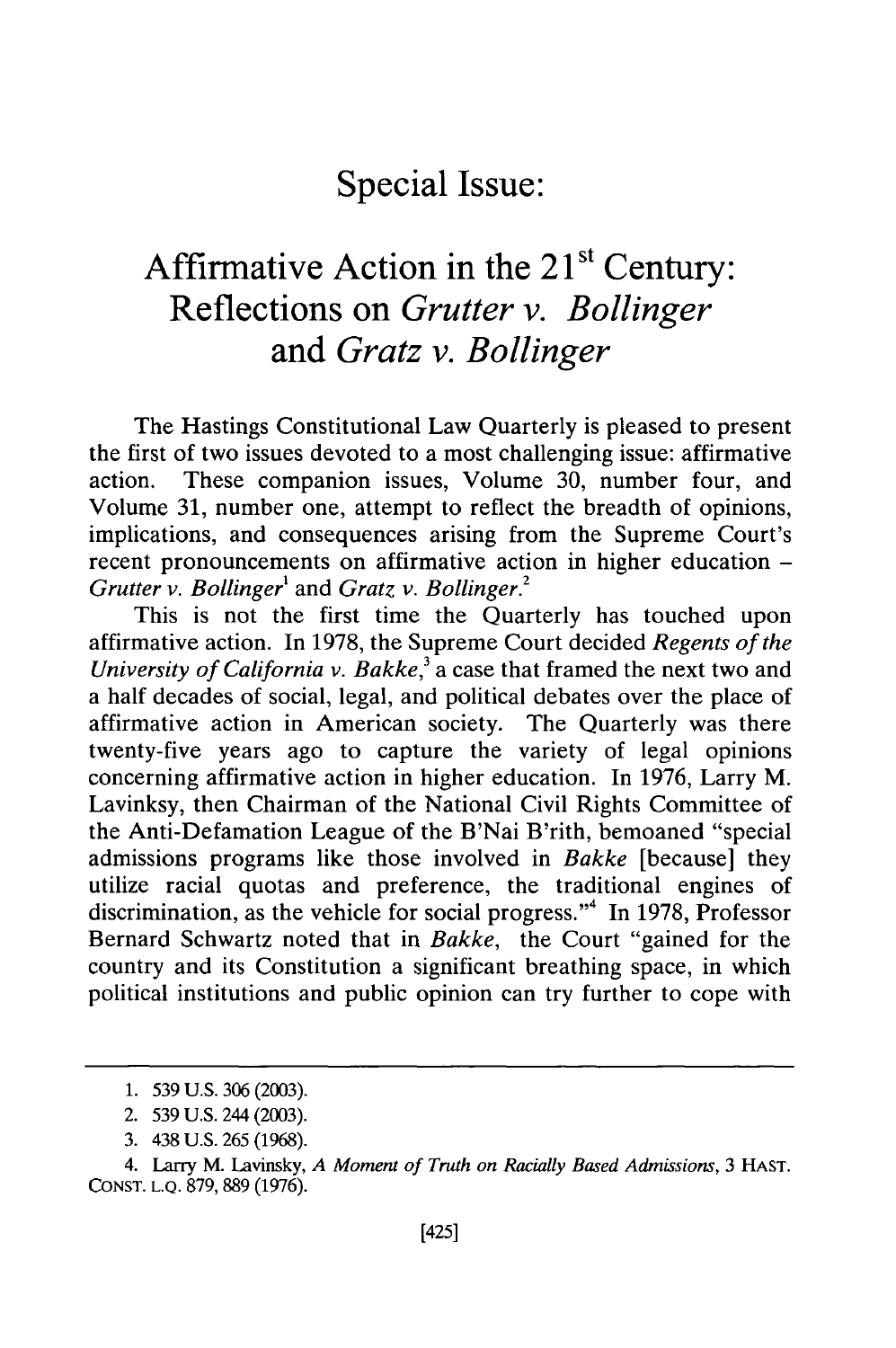the problem" of race-based admissions programs.<sup>5</sup> In 1979, Professor Julius Stone predicted that the risks of a multi-factorial admission approach, Justice Powell's now-famous "race as a plus factor" approach, would have "the redeeming virtues of inviting or even demanding a period of enlightened and imaginative experimentation" in race-conscious admission policies. <sup>6</sup>

Given the Quarterly's past involvement in the legal discourse on affirmative action, the Editors decided to continue to capture the various cascades, rivers, tributaries, and streams of legal opinion and predictions flowing from the Court's first pronouncement on affirmative action in the twenty-five years since *Bakke.* These two companion issues feature comments and articles from some of the most noted constitutional scholars of our time.

In this first issue, Sarah Zearfoss, Assistant Dean and Director of Admissions at the University of Michigan Law School, provides a unique firsthand account of the Law School's admissions decisions. Professor Ronald Turner of the University of Houston Law Center explores the arguments against affirmative action in the social and legal landscape. David Levine, Professor of Law at The University of California Hastings College of the Law, reflects on the lessons the San Francisco public school's attempts to use race-neutral assignment plans in its schools may teach other school districts in the wake of *Grutter* and *Gratz.* Finally, Vikram David Amar, Professor of Law at The University of California Hastings College of the Law, and Evan Caminker, Professor of Law and Dean of the University of Michigan Law School, comment on the meaning and jurisprudential implications of Justice O'Connor's "sunset provision" in *Grutter.*

As law students ourselves, the debate over affirmative action has figured prominently in our experiences in college and graduate school. We can take to heart Justice O'Connor's observation that, "given the important purpose of public education and the expansive freedoms of speech and thought associated with the university environment, universities occupy a special niche in our constitutional tradition."<sup>7</sup> It is our hope to capitalize on our position as students by collecting these comments in order to continue the Quarterly's tradition of producing an innovative and scholarly review of current

<sup>5.</sup> Bernard Schwartz, *Foreward - The Supreme Court, October 1977 Term,* 6 **HAST.** CONST. L.Q. 1, 6 (1978).

<sup>6.</sup> Julius Stone, *Equal Protection in Special Admissions Programs: Forward from* Bakke, 6 HAST. **CONST.** L.Q. 719, 750 (1979).

*<sup>7.</sup> Grutter v. Bollinger,* 539 U.S. 306, 332 (2003).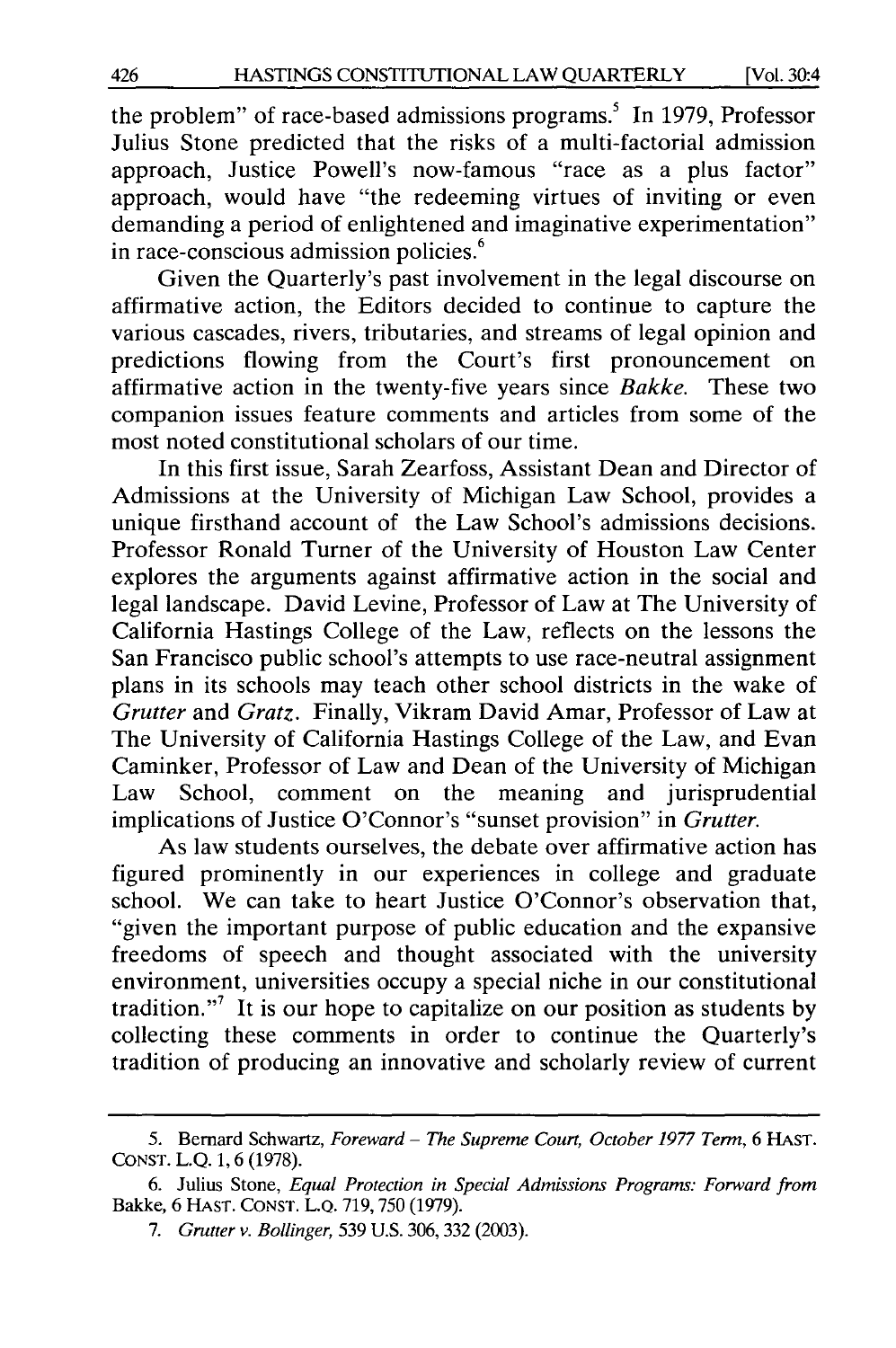## constitutional issues.